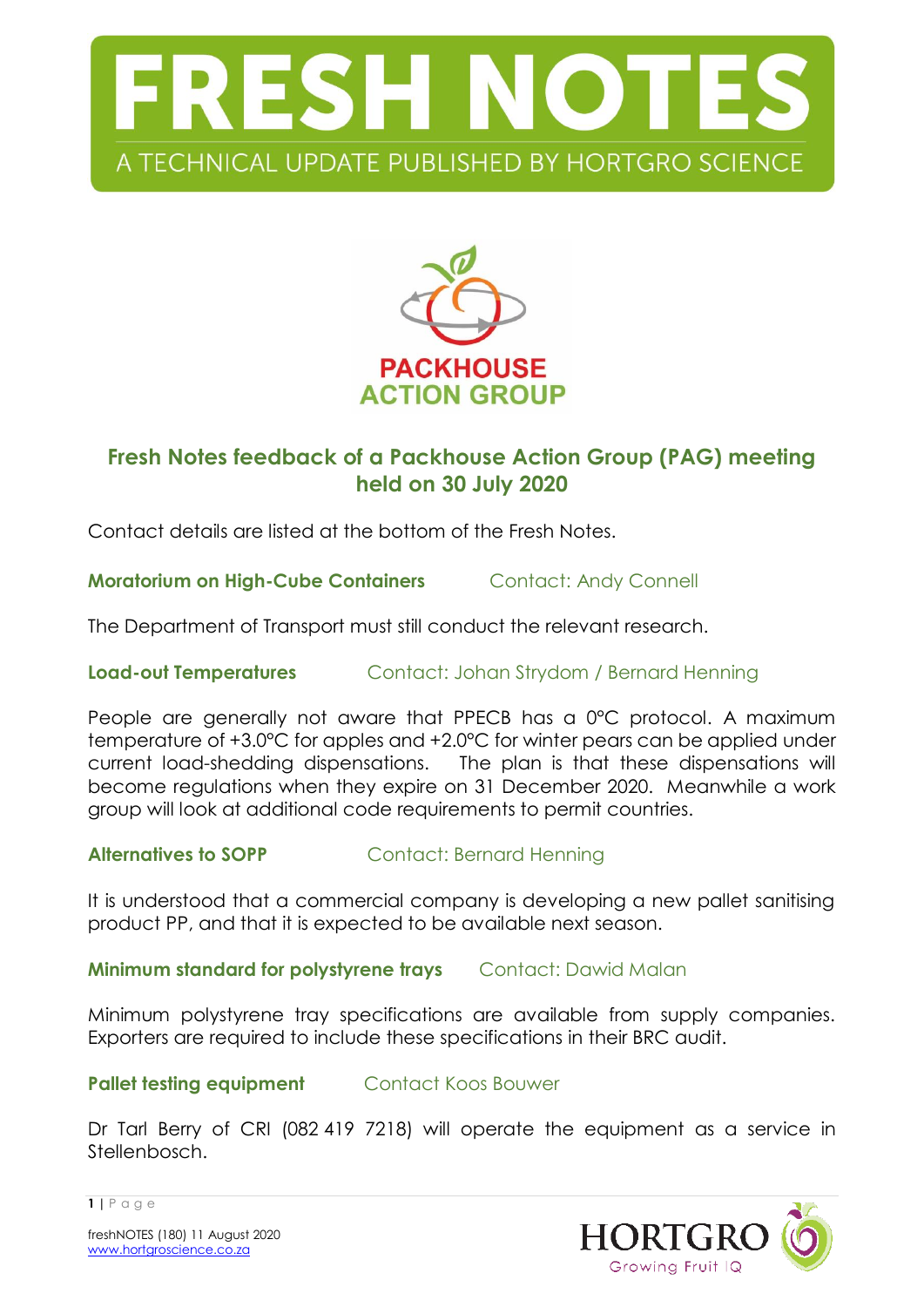

## **Packhouse Benchmarking Contact: Dawid Malan**

Updated benchmarking statistics:

| "Benchmarking" berekeninge 2020      |                 |                                                            |        |        |         |
|--------------------------------------|-----------------|------------------------------------------------------------|--------|--------|---------|
|                                      | <b>PAKHUISE</b> |                                                            |        |        |         |
|                                      |                 | Pakhuis kode Gemid commit Gemid pre-sort Gemid beide Gemid |        |        | Std Dev |
| Kg vrugte getip/ Totale persoon /uur | 64.43           | 84.58                                                      | 75.76  | 68.34  | 14.58   |
| Kggepak/ Totale Persoon/ uur         | 48.53           | 59.82                                                      | 55.77  | 50.86  | 11.44   |
| Kgperegetip/pakhuispersoon/uur       | 64.27           |                                                            | 66.41  | 64.80  | 7.57    |
| Kg appels getip/pakhuispersoon/uur   | 73.22           | 115.46                                                     | 109.82 | 84.65  | 23.77   |
| Kgpere gepak/pakhuispersoon/uur      | 52.53           |                                                            | 55.99  | 53.40  | 6.71    |
| Kgappels gepak/pakhuispersoon/uur    | 54.20           | 78.73                                                      | 75.19  | 60.79  | 15.47   |
| % Pere                               | 59.48%          |                                                            | 33.05% | 52.88% | 0.27    |
| % Appels                             | 66.51%          | 100.00%                                                    | 66.95% | 70.30% | 0.30    |
| Afwesigheid %                        | 5.43%           | 2.87%                                                      | 5.78%  | 5.22%  | 0.03    |
| Best uu rst aan tyd %                | 7.11%           | 8.48%                                                      | 3.00%  | 6.61%  | 0.03    |
| Elektriese staantyd%                 | 1.16%           | 0.73%                                                      | 0.29%  | 0.98%  | 0.01    |
| Meganiese Staantyd%                  | 4.11%           | 1.67%                                                      | 0.50%  | 3.28%  | 0.03    |
| Totale Staantyd%                     | 12.40%          | 12.28%                                                     | 4.06%  | 11.07% | 0.05    |
| PPECB Afkeuring %                    | 1.64%           | 1.13%                                                      | 1.29%  | 1.53%  | 0.01    |
| Totale afkeurings %                  | 3.28%           | 1.40%                                                      | 1.87%  | 2.86%  | 0.03    |
| Karton waste %                       | 0.47%           | 3.03%                                                      | 0.51%  | 0.75%  | 0.01    |
| Sakkie & flowrap gepak %             | 31.30%          | 19.97%                                                     | 15.12% | 27.55% | 0.20    |
| Sakkie waste %                       | 0.21%           | 0.25%                                                      | 0.92%  | 0.33%  | 0.01    |
| Flowrap sakkies waste %              | 2.42%           | 0.02%                                                      | 0.68%  | 1.60%  | 0.02    |
| Geweegde gemid appel massa (g)       | 126.44          | 119.84                                                     | 118.33 | 123.76 | 14.40   |
| Geweegde gemid peer massa (g)        | 159.78          |                                                            | 163.67 | 160.75 | 17.52   |
| % uitpak appel                       | 70.11%          | 69.89%                                                     | 68.84% | 69.87% | 0.23    |
| % uitpak pere                        | 82.44%          |                                                            | 84.21% | 82.88% | 0.09    |

Fruit quality benchmarking statistics for apples and pears are available upon request.

### **Packhouse water management project** Contact: Eddie Vienings

The project is creating awareness regarding water monitoring, and is critical for the water footprint. The report has highlighted that water metering is generally not distinguishing consumption between the packhouse, offices and ablutions, and the cooling towers. This is necessary to be able to benchmark water consumption over time. It is envisaged that the project will continue next season with the emphasis on increasing participation and improving the accuracy of the data. Packhouses are encouraged to participate.



**2 |** P a g e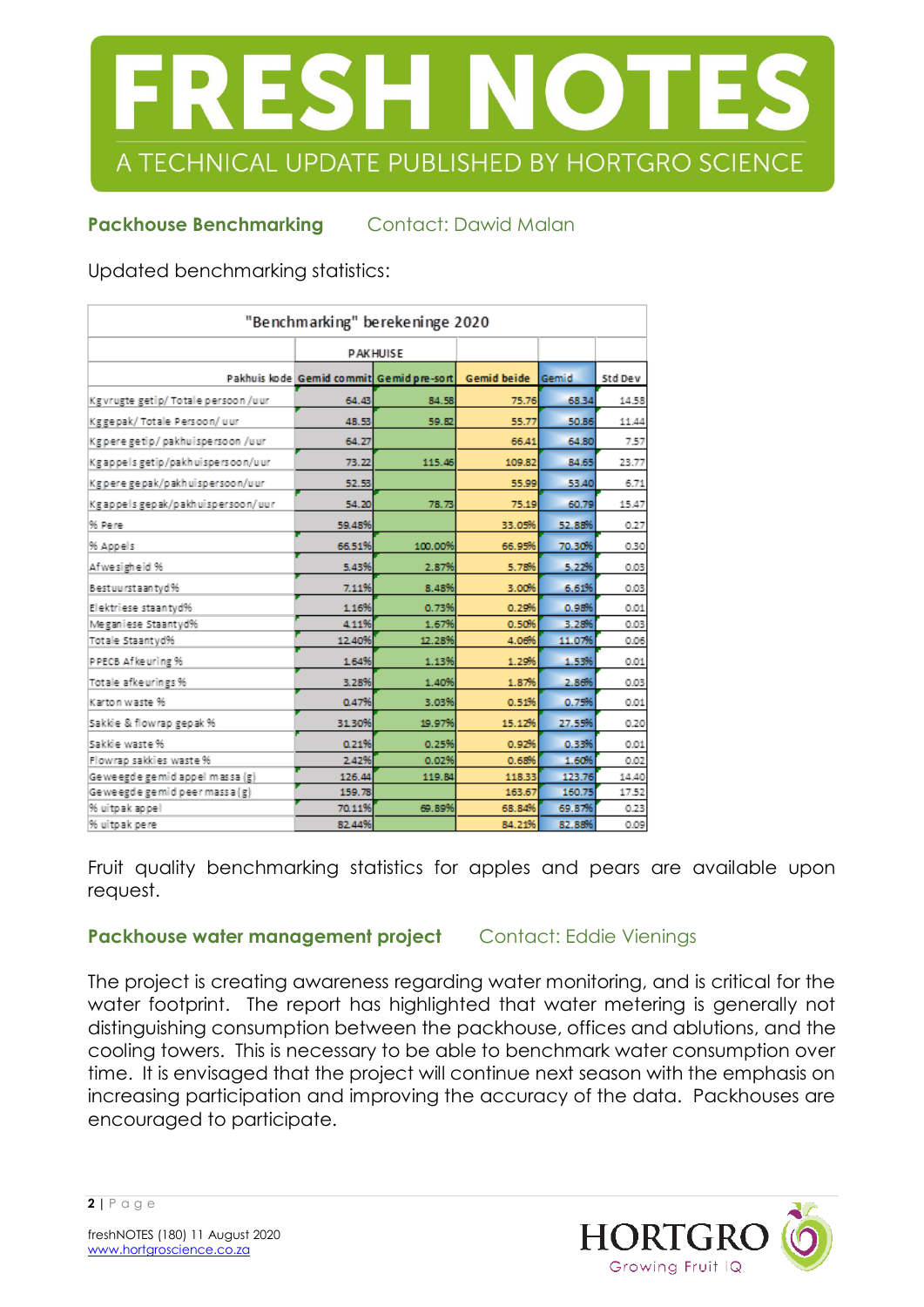

## **Market Access Feedback** Contact: Jacques du Preez

Due to the lockdown, none of the respective countries inspectors could travel to SA, and DAFF performed their role. Volumes to special markets were low. Many of the negotiating processes were on hold due to the lockdown.

#### **CA Meetings Contact: Richard Hurndall**

It is envisaged that the CA meeting will be held in the form of a webinar on 3 November. A meeting of CA operators will also be convened by means of a webinar, on a date to be advised.

**Fire Risk Insurance** Contact: Koos Bouwer

K Bouwer will request the Cold Chain Alliance to develop guidelines to assist cold stores with fire insurance.

#### **PAG Disciplines and Coordinators**

Please contact the relevant person if you have any queries regarding the PAG.

**Chairman – Koos Bouwer (**[bouweb@orangenet.co.za\)](mailto:bouweb@orangenet.co.za)

**Engineering – Henk Ryke** [\(henk@tad.co.za\)](mailto:henk@tad.co.za), **Koos Bouwer (**[bouweb@orangenet.co.za\)](mailto:bouweb@orangenet.co.za)

**Packaging – Dr Malcolm Dodd (**[malcolm@alaceraer.co.za\)](mailto:malcolm@alaceraer.co.za), **Bryce MacIntyre** (bryce.macintyre@kaapagri.co.za)

**Environmental Footprint – Eddie Vienings** (eddie@bluenorth.co.za) **/ Hugh Campbell** [\(hugh@hortgro.co.za\)](mailto:hugh@hortgro.co.za)

**Packhouse Large – Dawid Malan** (dawid@tad.co.za) **/ Francois Malan** (francois.malan@cfg.co.za) **/ Willem Coetzee** [\(willem@dutoit.com\)](mailto:willem@dutoit.com) **Packhouse Small – Hendrik Claassen** [\(hendrik@bellafrutta.co.za\)](mailto:hendrik@bellafrutta.co.za), Vacancy

**Post-Harvest Quality – Dr Elke Crouch** [\(elke@sun.ac.za\)](mailto:elke@sun.ac.za), **Henk Griessel** [\(henkg@tru](mailto:henkg@tru-cape.co.za)[cape.co.za\)](mailto:henkg@tru-cape.co.za), **Jaco Moelich** (jaco.moelich@fruitways.co.za)

**Logistics – Johan Strydom** (pslog@mweb.co.za) **/ Andy Connell (**andy@abarc.co.za)



freshNOTES (180) 11 August 2020 [www.hortgroscience.co.za](http://www.hortgroscience.co.za/)